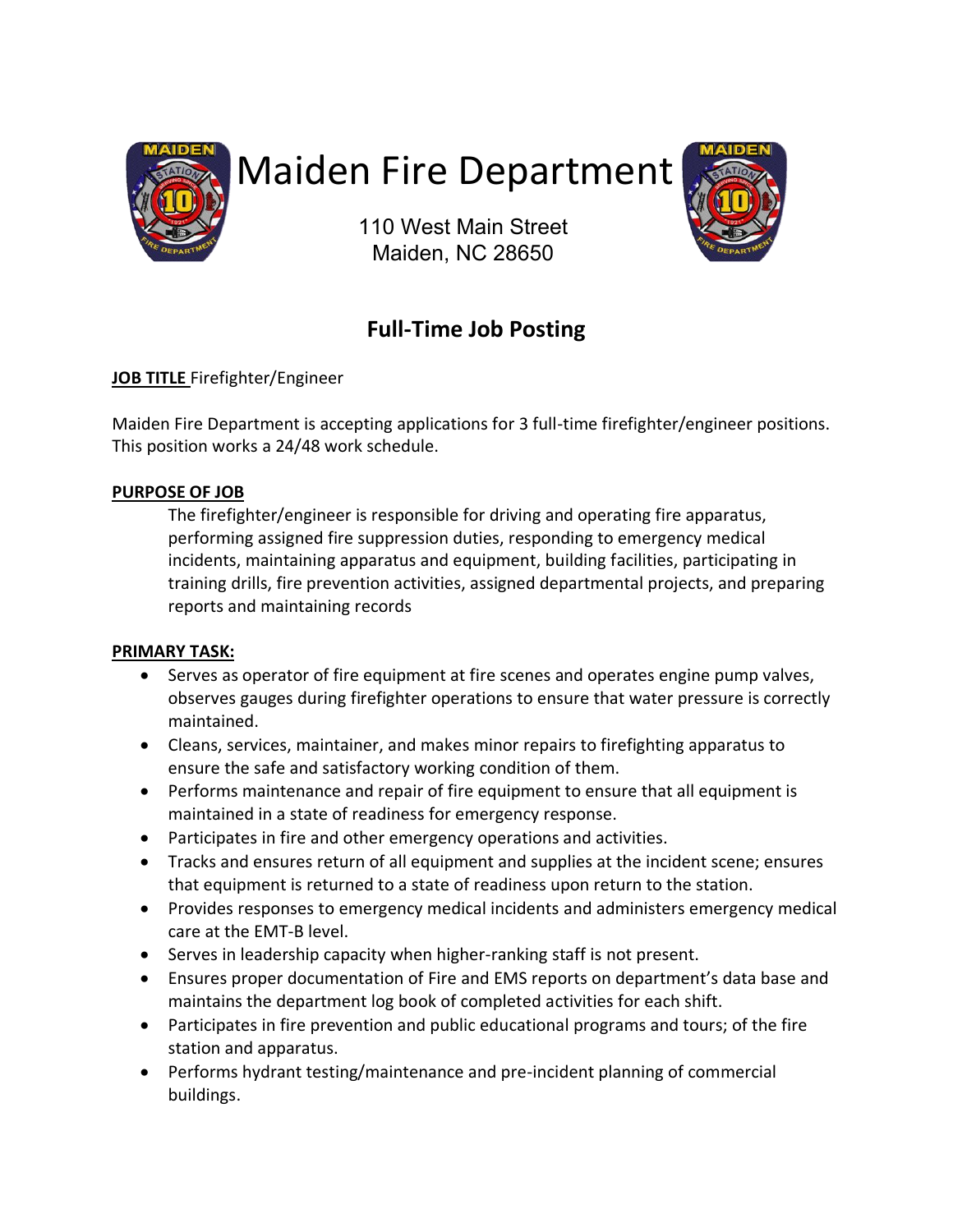- Assist in keeping the fire station in good condition by cleaning interior of the station and performs building and grounds maintenance.
- Performs other duties as required.

## **EQUIPMENT OPERATED:**

Fire apparatus, forcible entry equipment, self-contained breathing apparatus, generators, ventilation equipment and other assigned equipment.

## **REPORTING RELATIONSHIP**

This position reports directly to the Fire Chief.

# **WORKING CONDITIONS:**

Work involves exposure to hazards of firefighting work, involves some degree of risk to personnel safety and is often performed under stressful emergency conditions.

# **KNOWLEDGE, SKILLS, AND ABILITIES**

- Knowledge of modern firefighting principles, practices, and procedures.
- Knowledge of firefighting rules and regulations.
- Knowledge of emergency medical principles and skills in their application.
- Knowledge of OSHA and Blood Borne Pathogens.
- Considerable knowledge of tools, equipment, fire apparatus and equipment used in firefighting operations. Skilled in the operation of equipment and maintenance.
- Considerable knowledge of the principles of hydraulics applied to fire suppression.
- Ability to recognize fire hazards and to exercise safety precautions to prevent injury to the employee and others.
- Ability to exercise sound judgment in a routine and emergency situations.
- Ability to prepare fire related reports.
- Working knowledge of computers and other office equipment.
- Ability to deal courteously with the public and maintain effective working relationships with other members of the department and town staff.
- Good physical shape. Must be clean and neat in appearance and be able to physically perform the basic life operation functions of climbing, balancing, stooping, kneeling, crouching, crawling, reaching, standing, walking, pushing, pulling, lifting/carrying of 150 lbs., grasping, feeling, talking, hearing, and perform repetitive motions.

# **JOB QUALIFICATIONS**

- Must have North Carolina Firefighter Certification
- Must have valid NC Emergency Medical Technician Basic Certification
- Must have Emergency Vehicle Driver Certification
- Must have NC Driver Operator Pumps Certification
- Must possess a valid Class B Classified License or equivalent to a CDL
- NC TR/VMR Certification or obtained within 1 year of employment